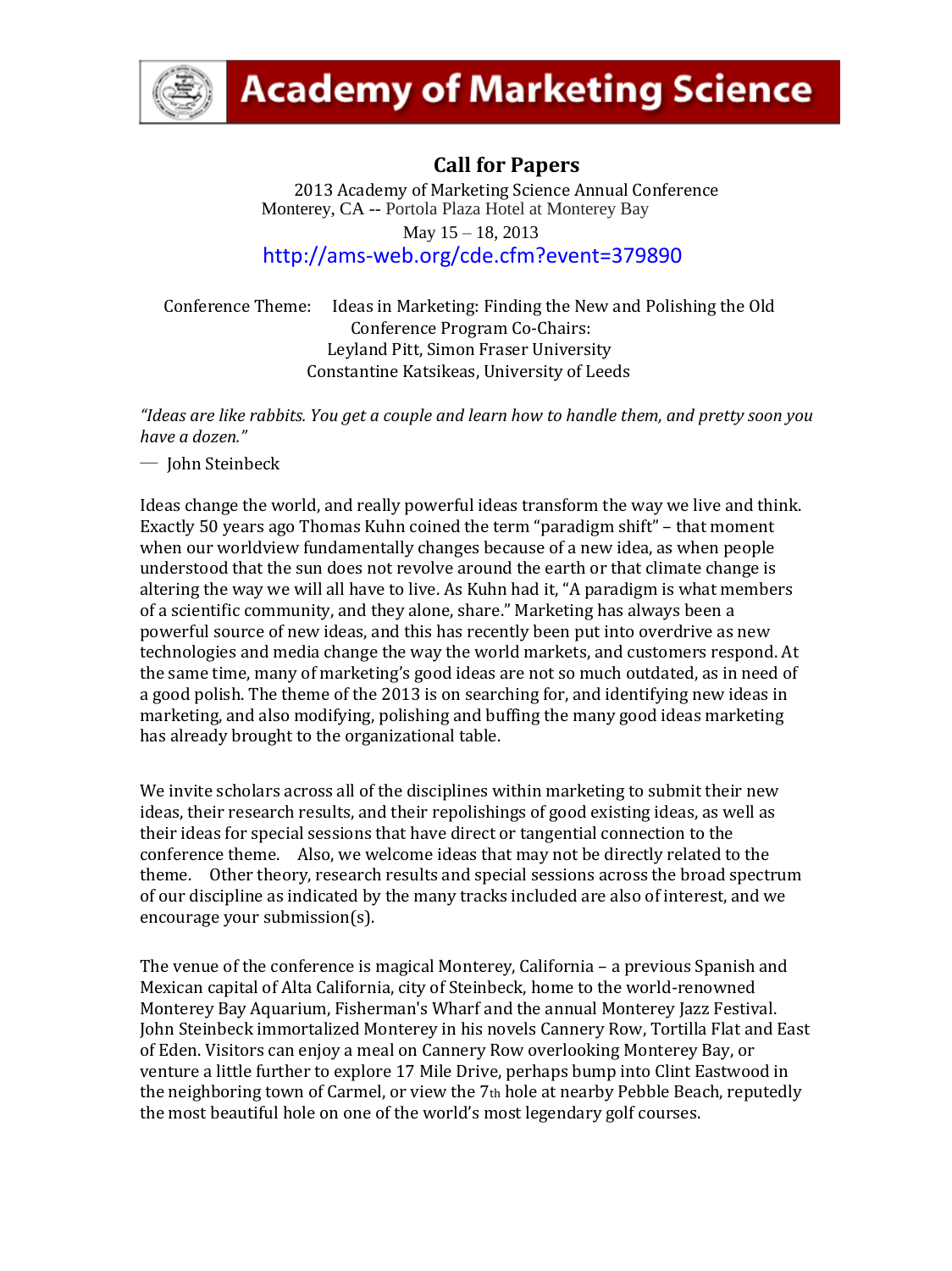To participate, submit competitive papers or special session proposals electronically using the conference management system to the appropriate track chair listed below. Important Note: it is against AMS policy to submit the same paper or special session proposal to multiple tracks. We look forward to seeing you and engaging in the lively intellectual discussions and warm fellowship that are trademarks of the Academy of Marketing Science.

# **Program Chairpersons**

| <b>Costas Katsikeas</b>          |
|----------------------------------|
| <b>Program Co-chair</b>          |
| Leeds University Business School |
| Maurice Keyworth Building        |
| University of Leeds              |
| Leeds                            |
| LS2 9JT                          |
| <b>United Kingdom</b>            |
| Telephone: +44 1133 432624       |
| Email: buscsk@leeds.ac.uk        |
|                                  |

# **Guidelines for Submitting Manuscripts and Special Session Proposals**

All manuscripts and special session proposals are to be submitted using a pdf document via the on-line submission process at the following website: [http://ams-web.org/cde.cfm?event=379890.](http://ams-web.org/cde.cfm?event=379890)

In the case of track co-chairs, the authors may communicate with either or both of the track chairs regarding a submission.

Manuscripts should follow the Journal of the Academy of Marketing Science style guidelines (found at http://www.jams.org). Competitive research papers may be submitted either as:

- (1) a full paper or
- (2) a structured abstract.

Full paper submissions should not exceed 20 double-spaced pages (Times New Roman or Calibri 12 pt. font) in total length including all exhibits and references. Be sure to include the title information with each submission but do not include a title page in the submitted document file itself. The name of the paper, names and affiliations of each author, and complete contact information for the corresponding author (surface mail address, e-mail address, fax, and phone number) will be requested as part of the submission dialog. Important note: It is against AMS policy to submit the same paper or special session proposal to multiple tracks. Manuscripts will be double blind reviewed. Only papers submitted as full papers can be published as full papers. Full papers may also be published as one page abstracts in brief.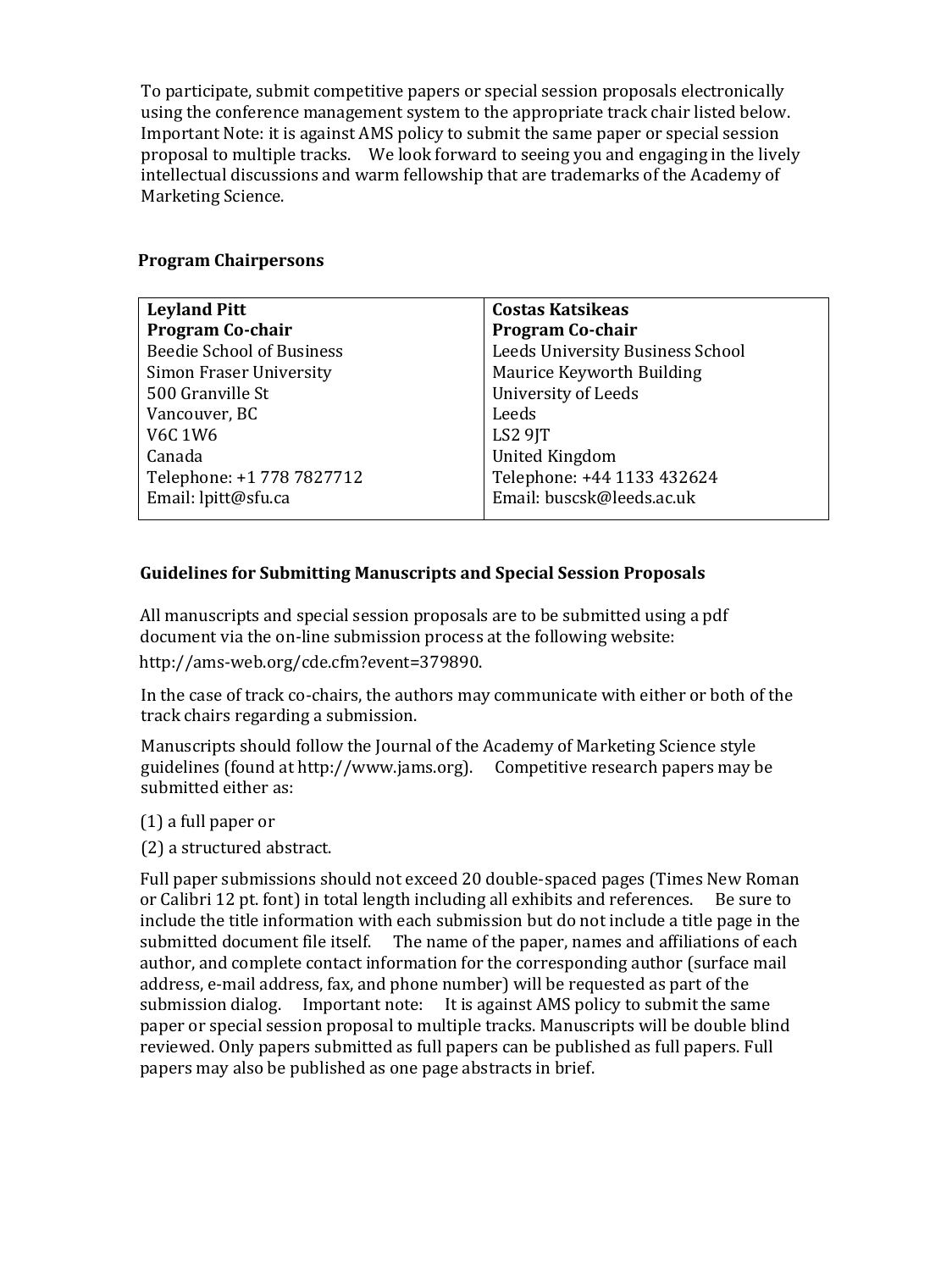Structured abstract submissions are allowed and should not exceed 5 single-spaced pages following the same style guidelines as above. A sample structured abstract can be found on the conference web page. Structured abstracts can only be published as structured abstracts or as one page abstracts in brief.

 Marketing Science unless choosing to publish only an abstract; (b) submit the limit. Any accepted manuscripts not presented at the conference will not be published Upon acceptance, the author agrees to: (a) release the copyright to the Academy of manuscript in correct format in a timely fashion according to the instructions provided by the Proceedings Editor; and (c) have at least one author appear at the conference to present the paper. The page limit for published full papers is 8 single-spaced pages. Longer papers (up to 12 pages) will be allowed at the rate of US\$50 per page over the in an AMS Proceedings. Accepted papers will undergo a further edit for style prior to the meeting and final pdf files will uploaded to the system for submission to the Proceedings Editor. Detailed instructions will be provided by the Proceedings Editor at that time. It is ultimately the author's responsibility to see that any paper accepted for publication is provided to the Proceedings Editor and appropriate track chair on time and in the proper format. Membership (current at the time of the meeting) in AMS for all authors not attending the meeting is expected and appreciated.

 workshops or other sessions that may be of interest to the AMS Fellows. Please contact Special session/panel proposals can be submitted through the conference management system to the appropriate track. Proposals should contain a 100-word bio of each speaker, a one-page description of the session, and a one-page description of each presentation. Please contact the respective track chair prior to uploading a special session proposal submission. Special session/panel proposals will be reviewed, and those rated as highest quality and most in keeping with the conference theme will be accepted for presentation. The program team welcomes all ideas for presentations, an appropriate program manager with your ideas.

AMS Web Site: www.ams-web.org Annual Conference Home Page: http://ams-web.org/cde.cfm?event=354530 Submission Deadline: December 7, 2012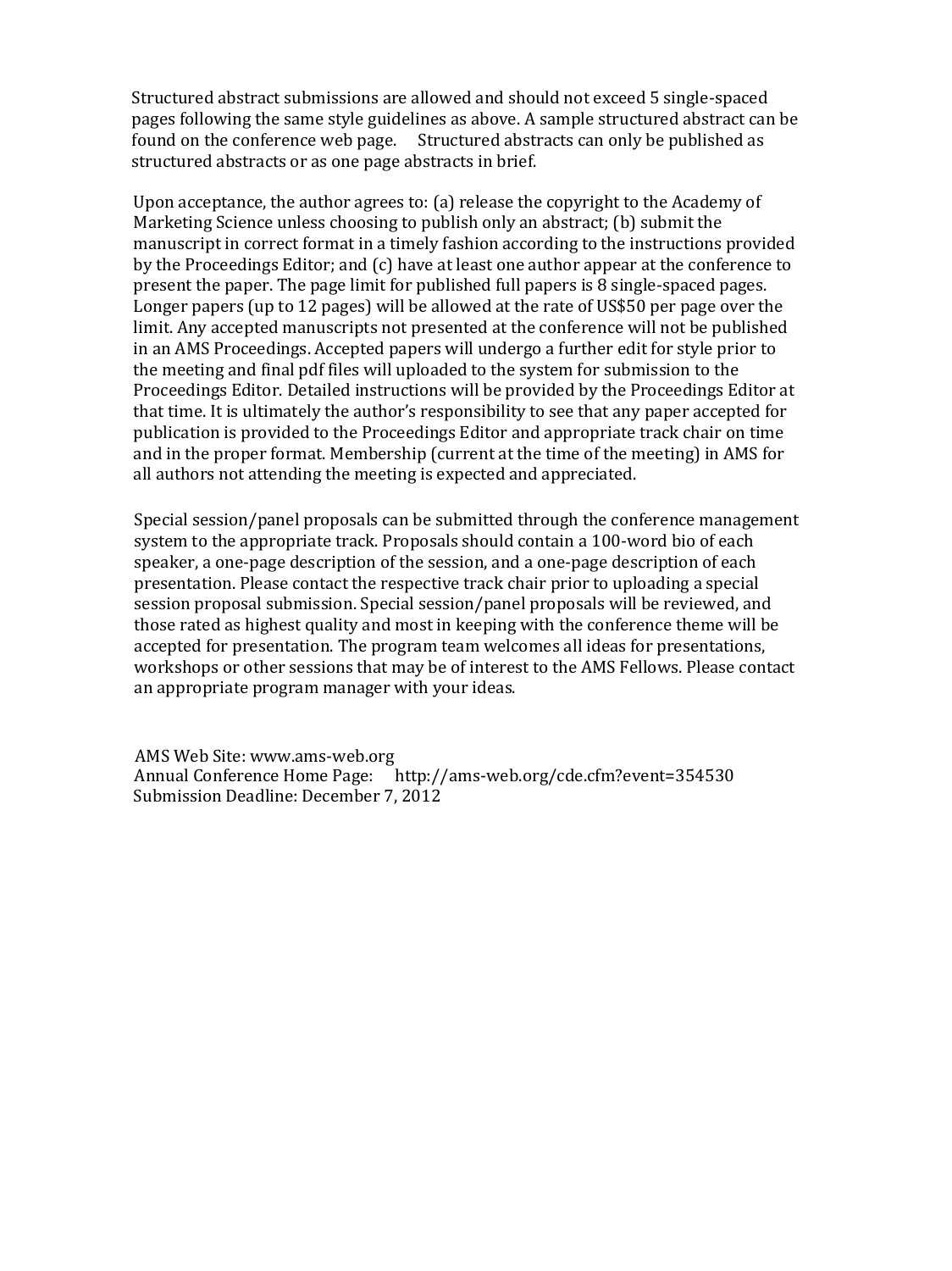# **Conference Track and Track Chairs:**

### **Sensory Marketing**

*Dipayan Biswas, University of South Florida, dbiswas@usf.edu Lauren Labrecque, Loyola University, llabrecque@luc.edu*

# **Marketing Theory**

*Rosa Chun, IMD Lausanne, Rosa.Chun@imd.ch Pierre Berthon, Bentley University, pberthon@bentley.edu* 

# **Retail Marketing**

*Nic Terblanche, University of Stellenbosch, nst@sun.ac.za Mignon Reyneke, University of Cape Town, mignon.reyneke@uct.ac.za* 

### **Services Marketing**

*Christo Boshoff, Stellenbosch University, cboshoff@sun.ac.za Adam Mills, Simon Fraser University, adamm@sfu.ca* 

### **Channels of Distribution**

*Matthew Robson, University of Leeds, mjro@lubs.leeds.ac.uk Colin Campbell, Monash University, mrcol@mac.com* 

### **Marketing Education**

*Donald Bacon, University of Denver, dbacon@du.edu Dianne Bevelander, Rotterdam School of Management, dbevelander@rsm.nl* 

#### **Advertising**

*Douglas West, Birkbeck College, University of London, d.west@bbk.ac.uk Gerard Prendergast, Hong Kong Baptist University, gerard@hkbu.edu.hk* 

# **Sales and Sales Management**

*Jay Mulki, Northeastern University, j.mulki@neu.edu Bulent Menguc, Brock University, BMenguc@brocku.ca* 

# **Product and Brand Management**

*Michael Ewing, Monash University, michael.ewing@monash.edu Colin Jevons, Monash University, colin.jevons@monash.edu* 

#### **Pricing**

*Kirk Plangger, Simon Fraser University, kirk.plangger@me.com Hsiu-Yuan Tsao, Tamkang University, jodytsao@mail.tku.edu.tw* 

# **Marketing Ethics, Corporate Social Responsibility and Sustainability**

*Bodo Schlegelmilch, Wirtschaftsuniversitat Wien, bodo.schlegelmilch@wu-wien.ac.at Linda Ferrell, University of New Mexico, LFerrell@mgt.unm.edu* 

#### **International Marketing**

*Leonidas Leonidou, University of Cyprus, leonidas@ucy.ac.cy*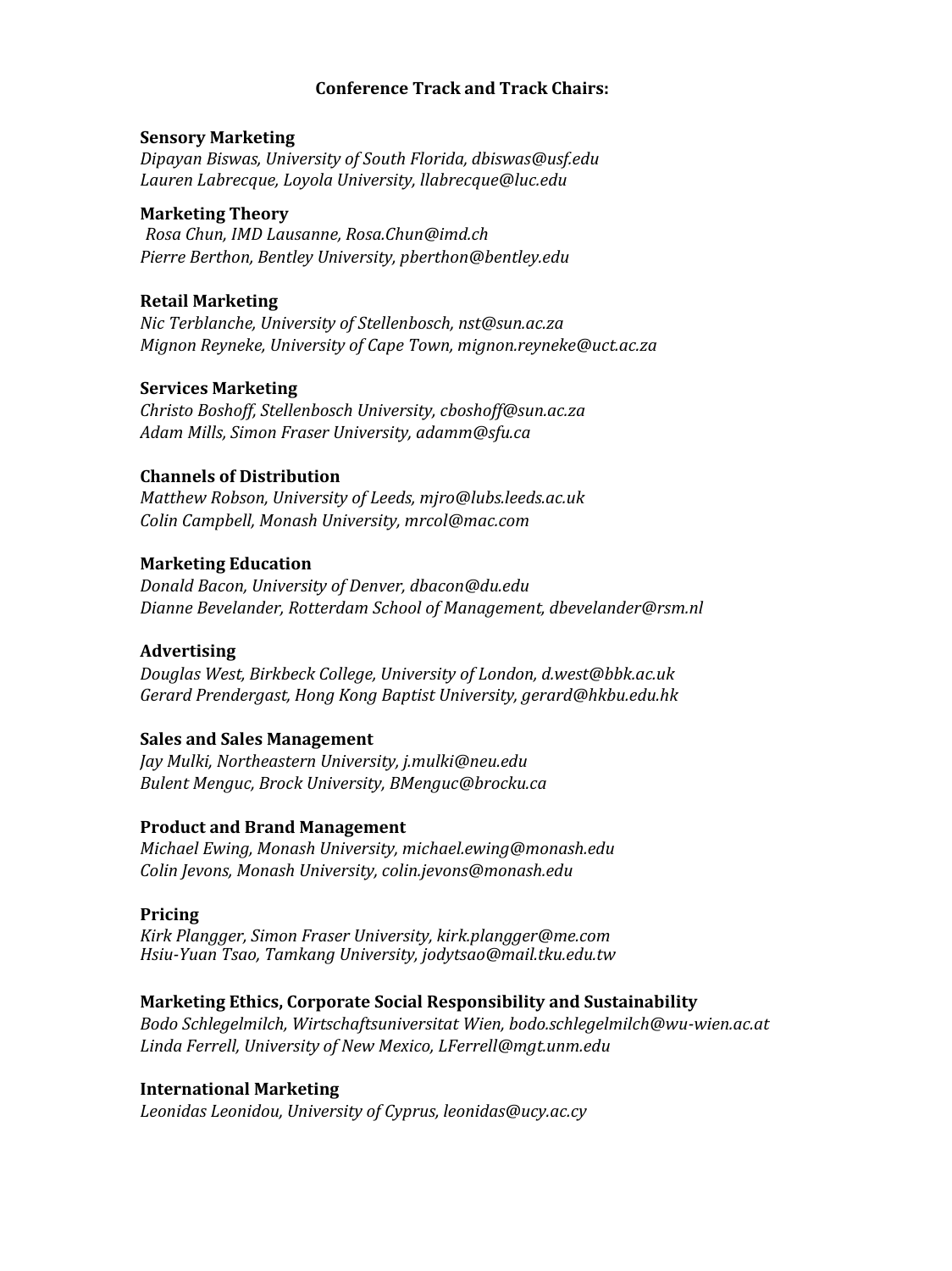*Stavroula Spyropoulou, University of Leeds, ss@lubs.leeds.ac.uk* 

### **Technology and Marketing**

*Elsamari Botha, University of Cape Town, Elsamari.Botha@uct.ac.za Tek Thongpapani, Brock University, NThongpa@brocku.ca* 

#### **Internet Marketing**

*Jan Kietzman, Simon Fraser University, jan\_kietzmann@sfu.ca Philip DesAutels, Royal Institute of Technology, Stockholm, philip@wuhwuhwuh.com* 

### **Marketing: European Issues**

*Simos Chari, University of Leeds, s.chari@leeds.ac.uk Des Laffey, University of Kent, D.J.Laffey@kent.ac.uk* 

### **Marketing: African Issues**

*Beate Stihler, University of Johannesburg, beate@blueline.za.net Frikkie Herbst, University of Stellenbosch, Frikkie.Herbst@usb.ac.za* 

### **Marketing: Australasian Issues**

*Deon Nel, Flinders University, deon.nel@flinders.edu.au Stuart Adam, Deakin University, stewart.adam@deakin.edu.au* 

### **Marketing: Latin/South American Issues**

*Bruno Silvestre, University of Winnipeg, b.silvestre@uwinnipeg.ca Sergio Carvalho, University of Manitoba, carvalho@cc.umanitoba.ca* 

# **Children and Adolescent Consumers**

*Julie Tinson, University of Stirling, j.s.tinson@stir.ac.uk Maria Piacentini, Lancaster University, m.piacentini@lancaster.ac.uk* 

#### **Consumer Behavior**

*Peter Nuttall, University of Bath, pn230@management.bath.ac.uk Judy Zaichkowsy, Simon Fraser University, zaichkow@sfu.ca* 

#### **Entrepreneurship and Small Business Management**

*Magnus Hultman, University of Leeds, mah@lubs.leeds.ac.uk Lida Kyrgidou, International Hellenic University, l.kyrgidou@ihu.edu.gr* 

# **Relationship Marketing and Customer Relationship Management**

*Joseph Vella, University of Malta, joseph.m.vella@um.edu.mt Anthony Chan, Lulea University of Technology, Anthony.chan.ltu.se* 

#### **Marketing Research**

*Ekin Pehlivan, Bentley University, PEHLIVA\_EKIN@bentley.edu3 Albert Caruana, University of Malta, albert.caruana@um.edu.mt*